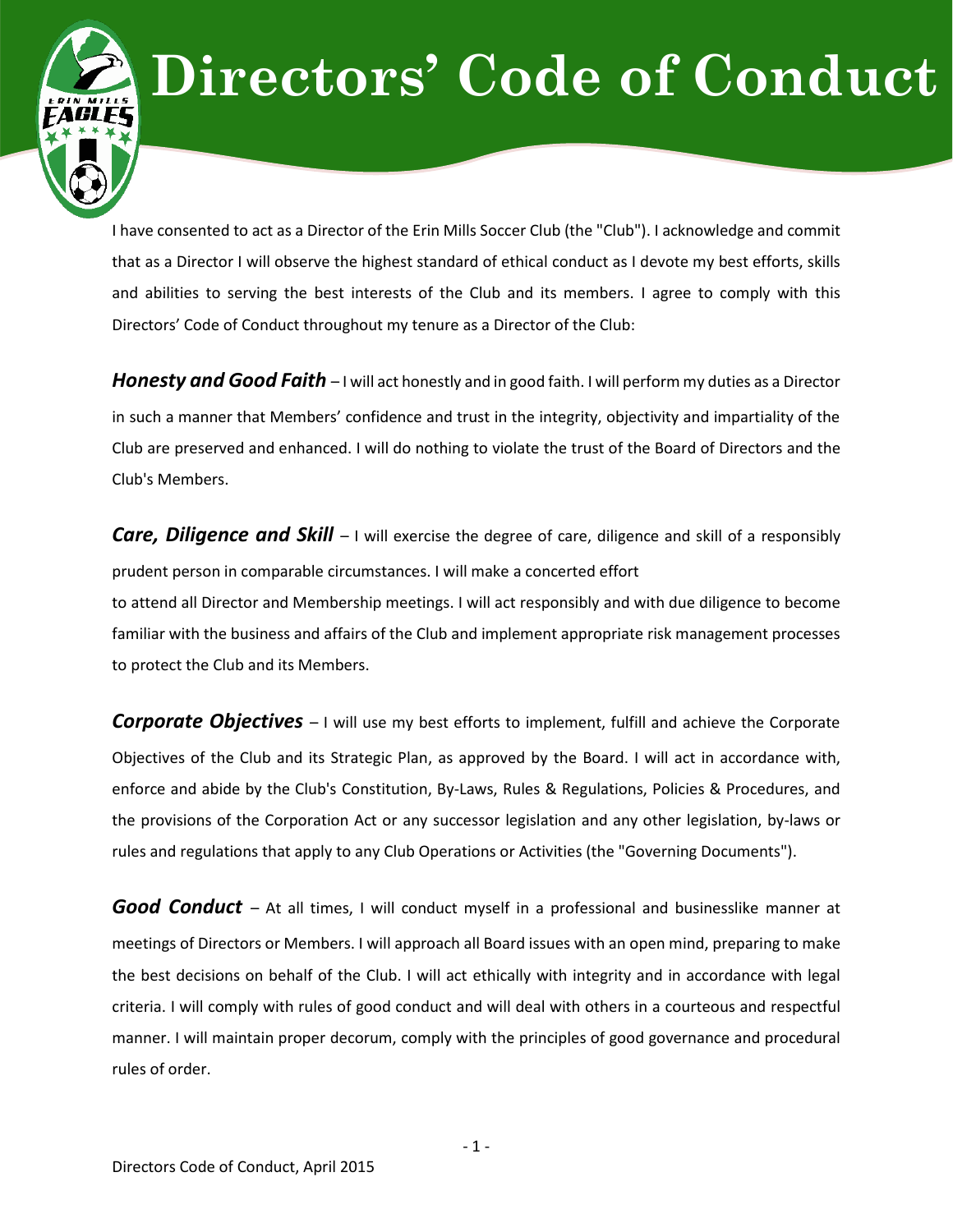*Confidentiality* – I will not disclose to any person information decided by the Board to be confidential or privileged or which reasonably ought to be deemed confidential. When in doubt, I will request determination by a resolution of the Board. I will respect the privacy of all Members and abide by the Club's Privacy Policy. I will not knowingly take advantage of or benefit from any information that is obtained in the course of my official duties and responsibilities as a Director, and that is not generally available to the membership.

**Conflict of Interest** – I am not currently aware of any actual or potential conflict of interest except as declared below. I agree to always act in accordance with the OSA's Conflict of Interest Policy. If I become aware of any conflict of interest, whether perceived or actual, I will immediately disclose it to the Board. I will not promote my own interests or those of any coach, team, player, family member, friend or contractor associated with me to the detriment of the Club. I will not seek any special benefits or privileges as a Director or Officer or accept any compensation either personally or on behalf of any other person except as permitted by the Club's Governing Documents.

I will act only in the best interests of the Club as a whole and I will not favour the interests of any individual, team, program or group of members. If the Chair or the Board decides at any time during a meeting that I have a conflict of interest, I will cooperate and refrain from participating in the discussion and I will leave the meeting at the board's request. I understand that any such decision will be recorded in the Minutes, either with or without the reasons for the decision also being recorded.

**Support** – I will abide by decisions of the majority of the Directors even though I may disagree, but I reserve the right to express my own views to Members upon non-confidential issues.

**Defamation** – I will not intentionally or carelessly make any erroneous, disparaging or defamatory statements about the Club or any coach, player, team, member, director, officer, manager, staff or contractor of the Club.

*Minimize Conflict* – I will attempt to prevent or minimize conflict and disruption and will promote good relations amongst persons involved in our Club and the local soccer community. I will use my best efforts to always promote a positive image of the Club, its Officers, Directors, Staff, Members, Coaches, Players and Volunteers and act in a manner that will not adversely affect the Club's name and reputation.